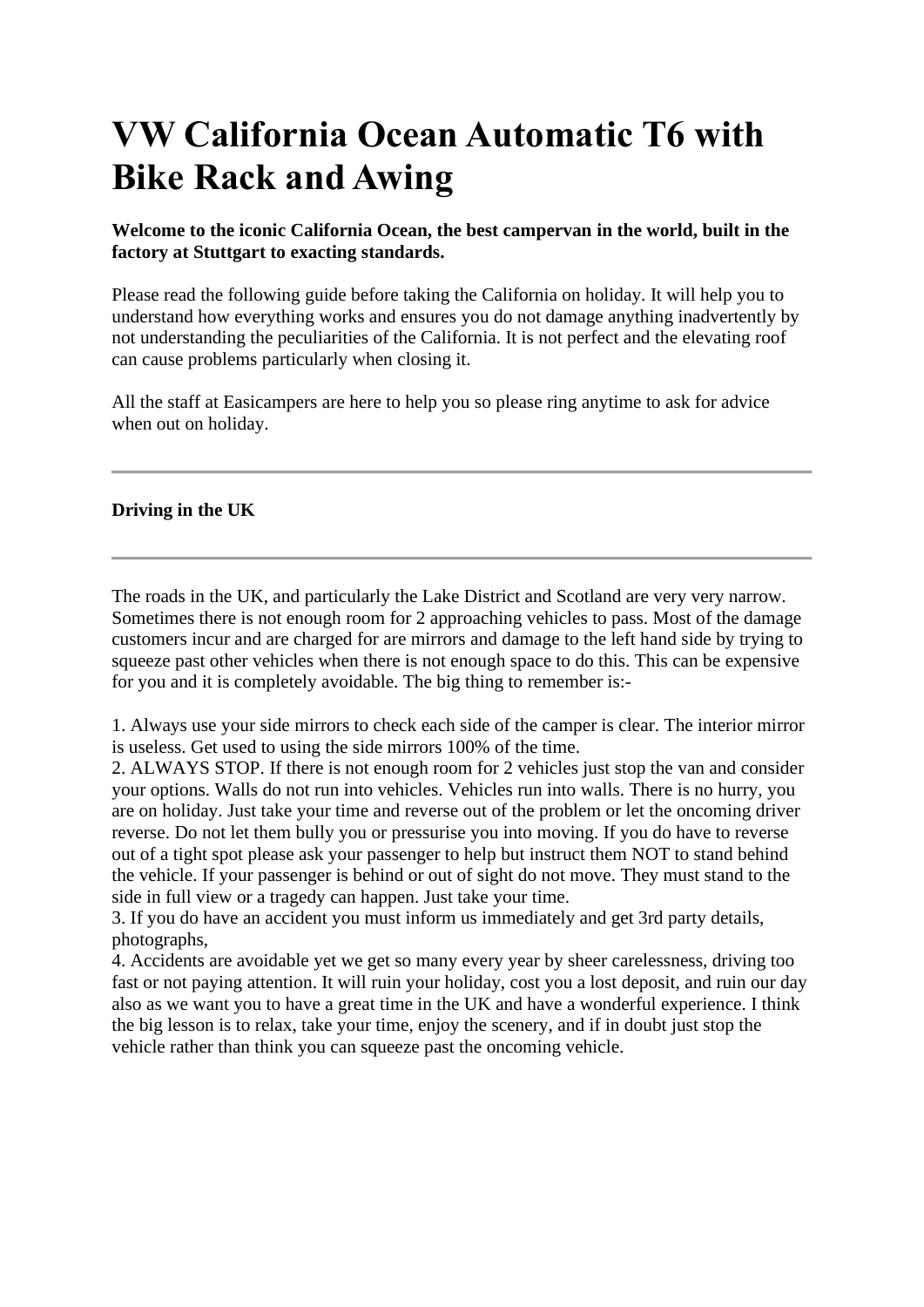

**Driving the vehicle and preventing limp mode/ engine problems.**

The new california, like a lot of new vehicles, has problems with DPF filter . It is very important that the fuel level never goes below 1/4 full. If fuel level drops below a quarter tank it can cause problems. Also leaving engine ticking over for long periods (maybe to use cab air-conditioning) will also cause DPF to clog up. Vehicle will then go into limp mode. We think this is a bad VW design problem but if the above two measures are adhered to everything will be fine.

**Water Supply**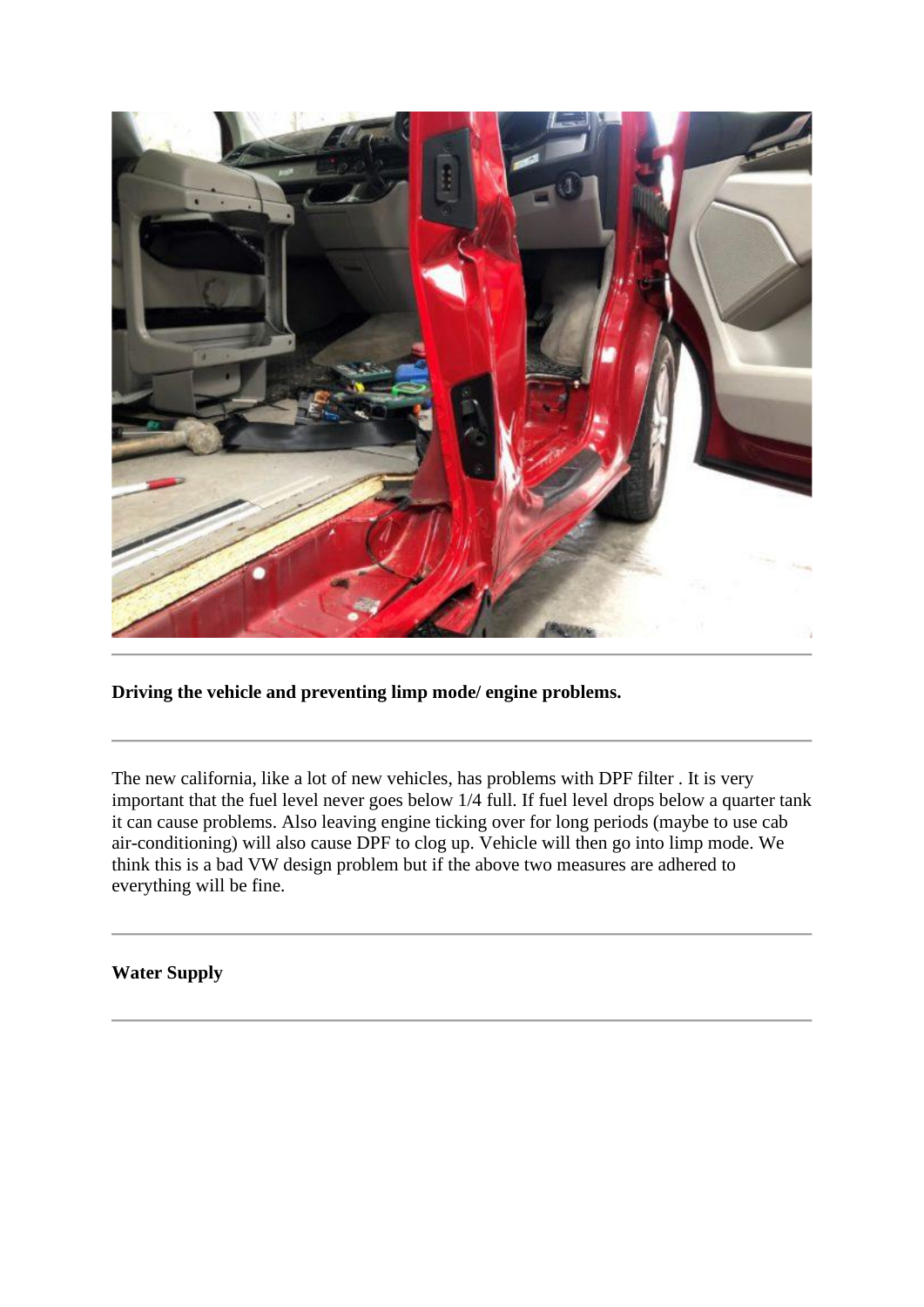

The small sink provides cold water only. There is no hot water or shower on board. Before operating the tap please make sure the water tank is full. The tank is filled from outside the vehicle and the filling point is clearly marked with a blue tap marked on the black filler cap. Once the tank is full please open the tap. The tap has a micro switch which activates the pump which is submerged in the water tank. You can hear the tap activate the switch with a small click as the tap is turned on. Please note that leaving the tap on when the water tank is empty will burn out the water pump and could cause shorting of electrical supply. Always make sure tap is turned off, particularly when the water tank has run dry.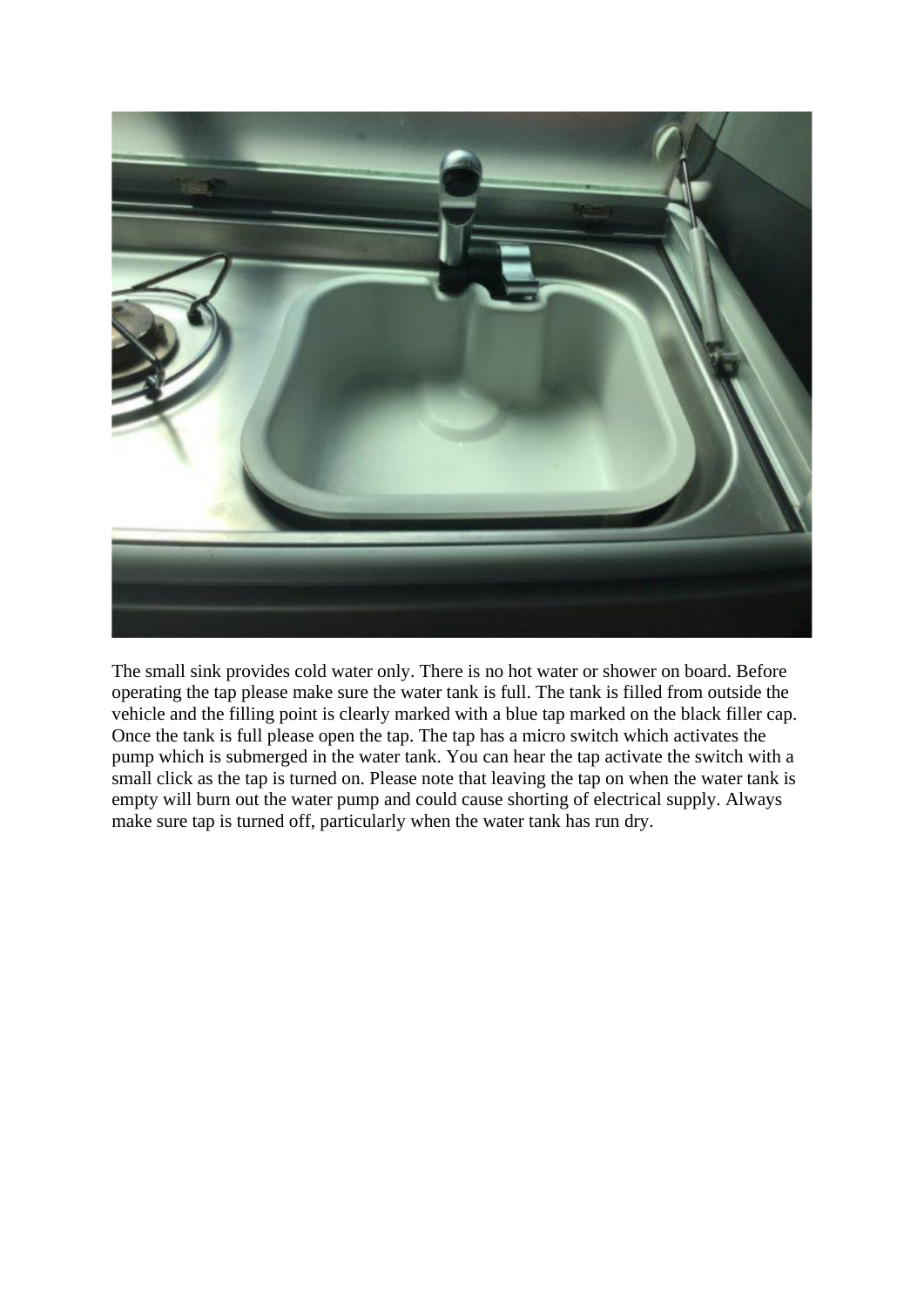

### **Elevating Roof**

The elevating roof is electric and is operated by the control panel above the rear view mirror, just above the windscreen. Always make sure the sliding access door is open when elevating or closing the roof.

Closing the roof is the tricky part of the operation because the bellows can get caught in the mechanism and rip them which is very expensive. The bellows alone cost £500 plus labour to replace. When closing the roof it is imperative that:-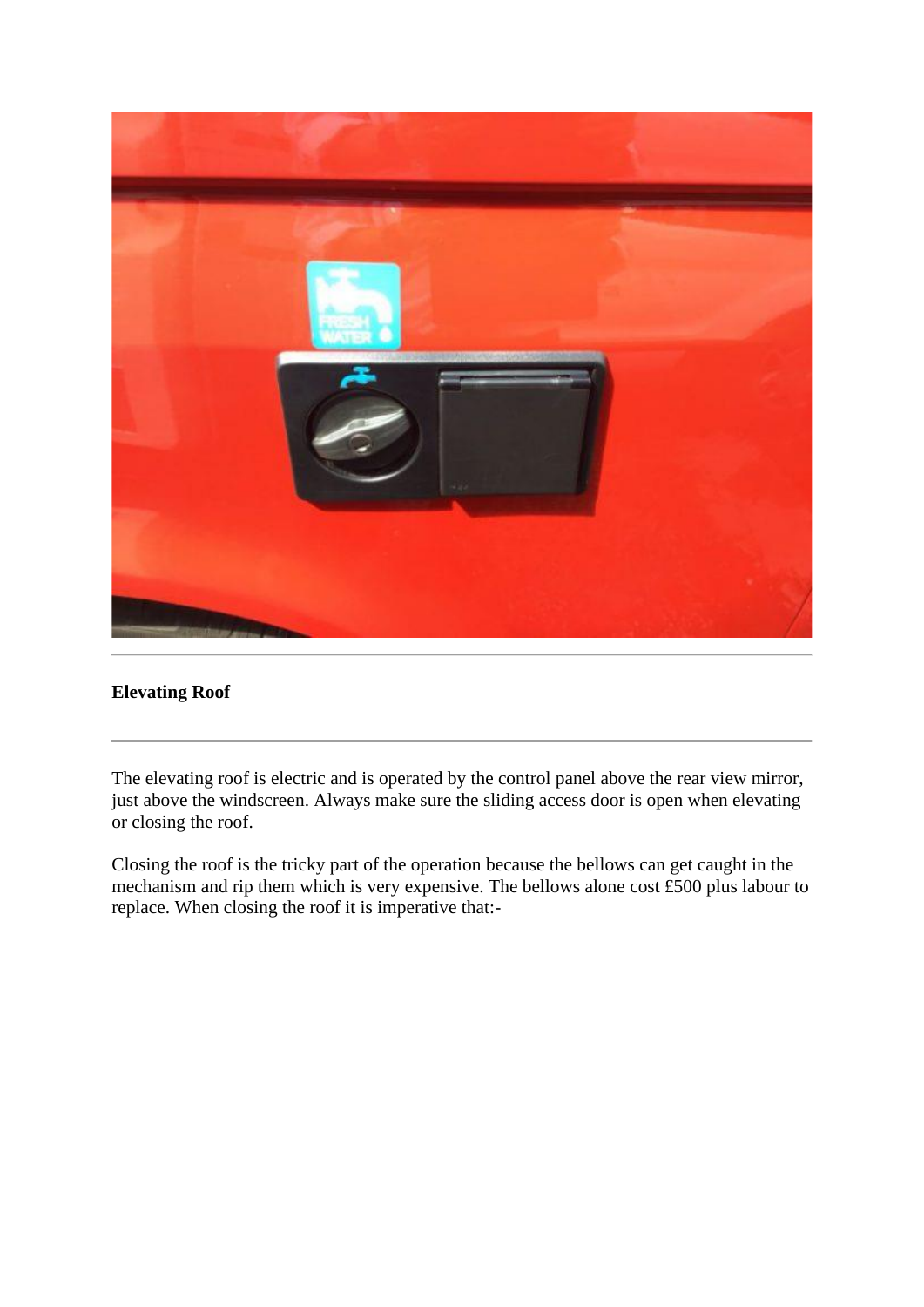

1. Check that the upstairs area is clear of bedding, pillows, everything except the mattress that belongs up there. If articles are left in this area then the roof will not close properly and it will damage and twist the roof.

2. Make sure the sliding access door is open. This stops an air lock in the roof which causes bellows to balloon out and get caught in the mechanism.

3. Close roof very slowly.

4. Always have someone on the outside watching as the roof is slowly closed. If it needs help to keep away from the scissor mechanism this person can do that.

5. Make sure closed roof is flush with the roof of the van and there are no gaps. A gap indicates something may have been left in the roof area and is preventing the roof from closing.

#### **Cooker**

The cooker is gas. If gas rings are not working please make sure gas bottle is full. The gas bottle is in a locker at the back of the camper on the passenger side.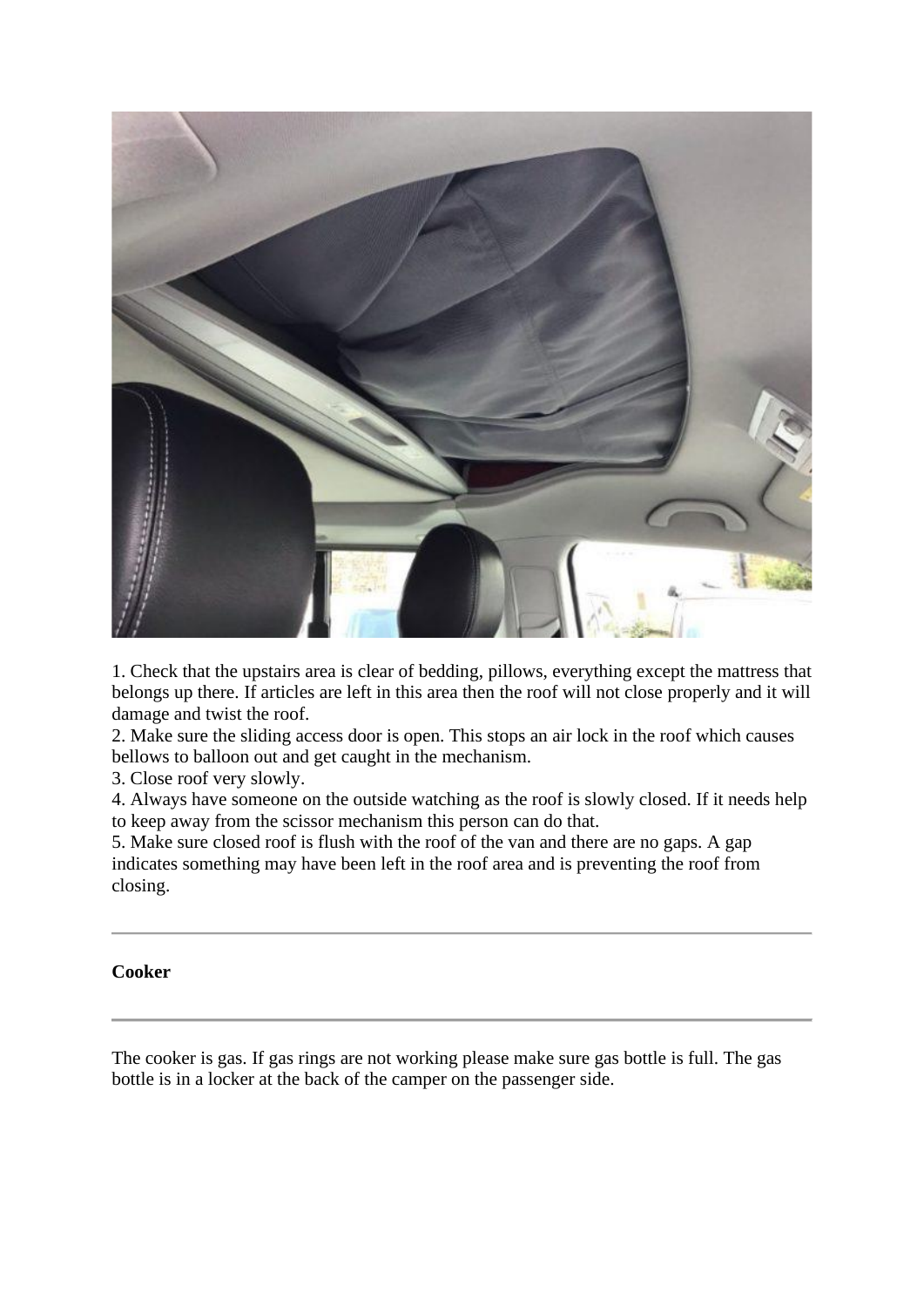

## **Fridge**

The fridge is electric and works from the leisure battery and is thus always available when driving or parked. This battery is additional and independent to the engine battery. If you use all the energy in the leisure battery the engine battery will not be affected and engine will start as normal. The fridge cannot be operated from the gas supply. The fridge is controlled by the panel above the windscreen.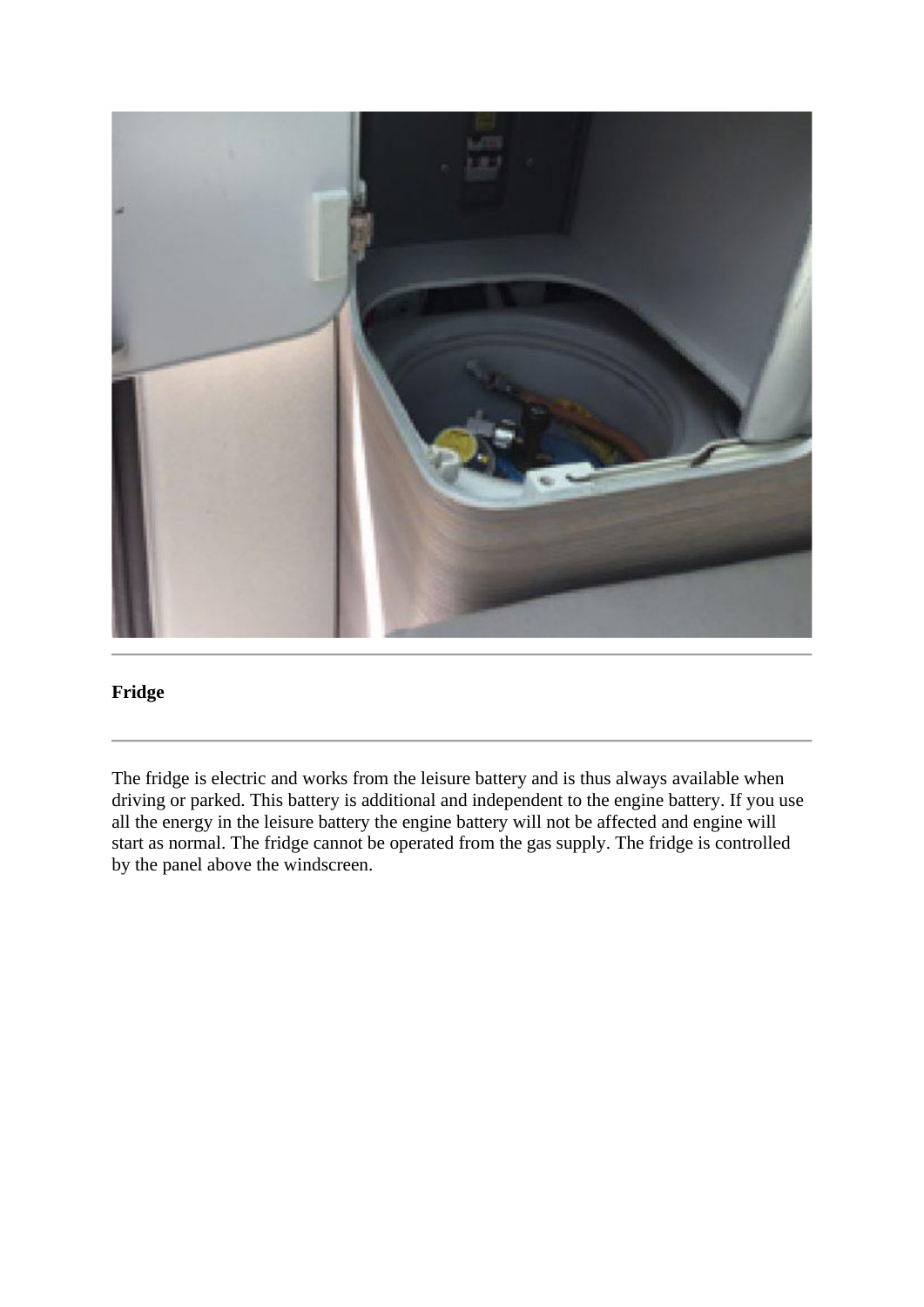

#### **Awning**

The awning winds out and the handle is found in the sliding locker under the bench seat.

The handle clips into the side of the awning. Partially extend awning then drop down the two supporting legs by sliding the two clips below. Then continue winding down the awning until fully extended. The legs clip into a solid vertical by pressing the clips below.

To put the awning away start to wind in the awning until legs are clear of the floor. Collapse I legs and put back into place on the awning frame. Continue winding in awning until complete.

#### **Heating**

The campervan is heated by a diesel heater. It is NOT heated by gas. Gas is only used for the cooker. The heating uses diesel from the fuel tank so ensure you have enough diesel in the tank to keep you warm. The controls for the heating are on the control panel above the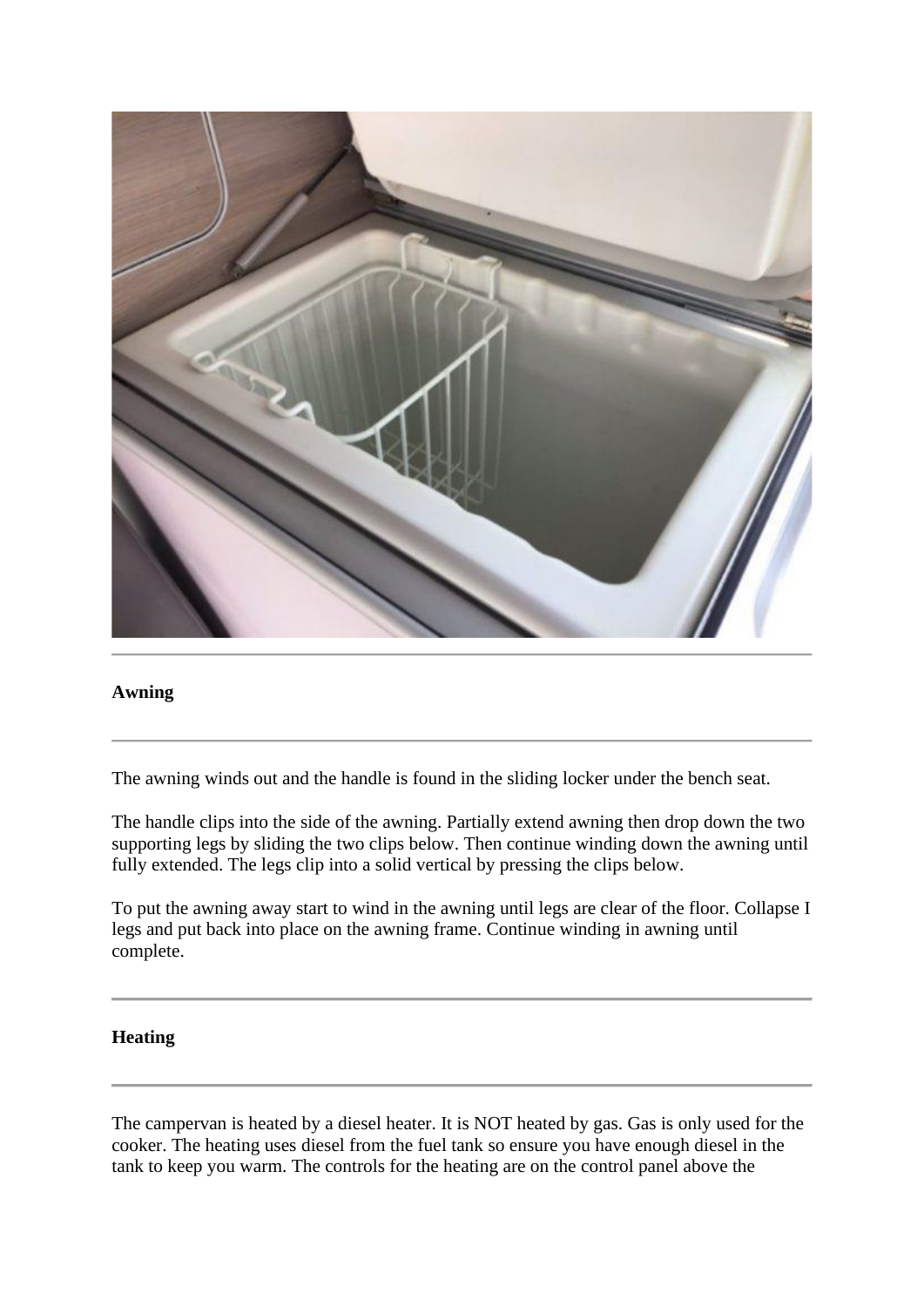windscreen. The control panel has a timer so you can set heating to come on early in the morning before getting out of bed !!

#### **Front Seats**

The front seats swivel to make the dining area accessible for 4 or 5 people.

#### **Sliding table in the dining area**

The interior sliding table is situated alongside the fridge, down the side of the seat. This slides forward and the leg extended to form a dining table. Please do not stand on table to access upstairs in the camper. The table and leg are aluminum and very delicate. Standing on the table will damage it and they are expensive !!

**Hidden Table and chairs**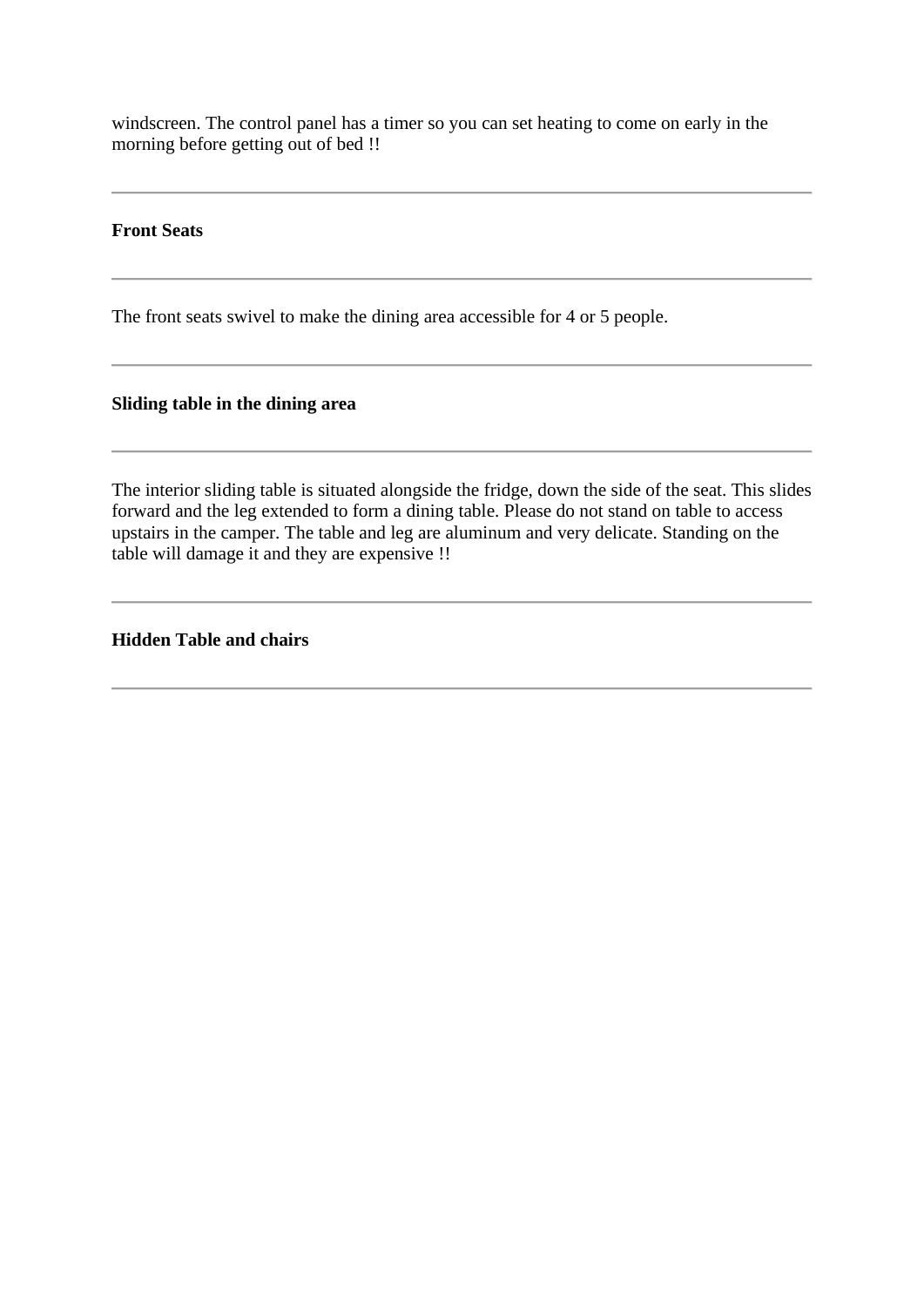

The hidden picnic table is stored in the door as shown in picture above.

Two picnic chairs are stored in rear lifting door.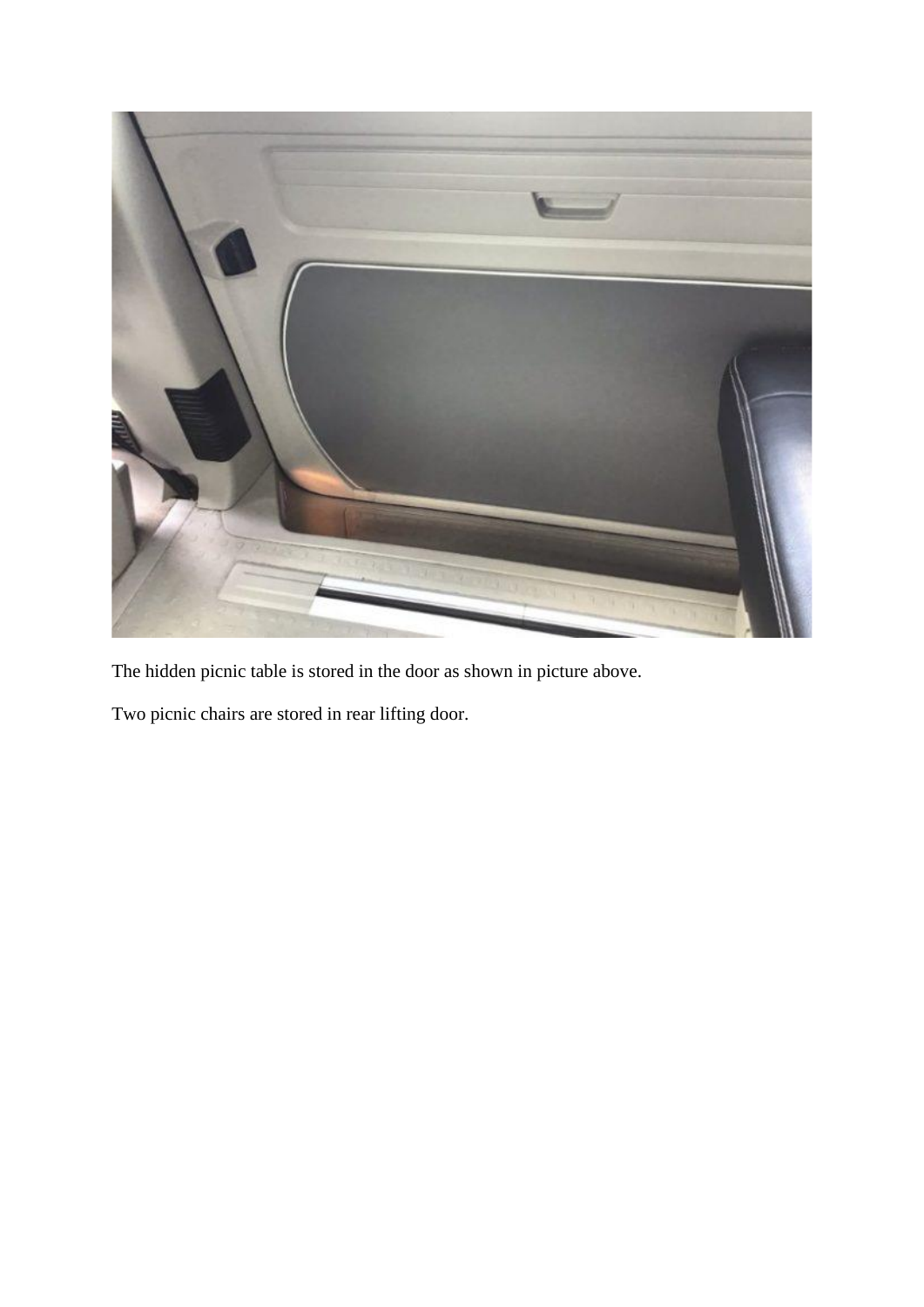

**Control Panel**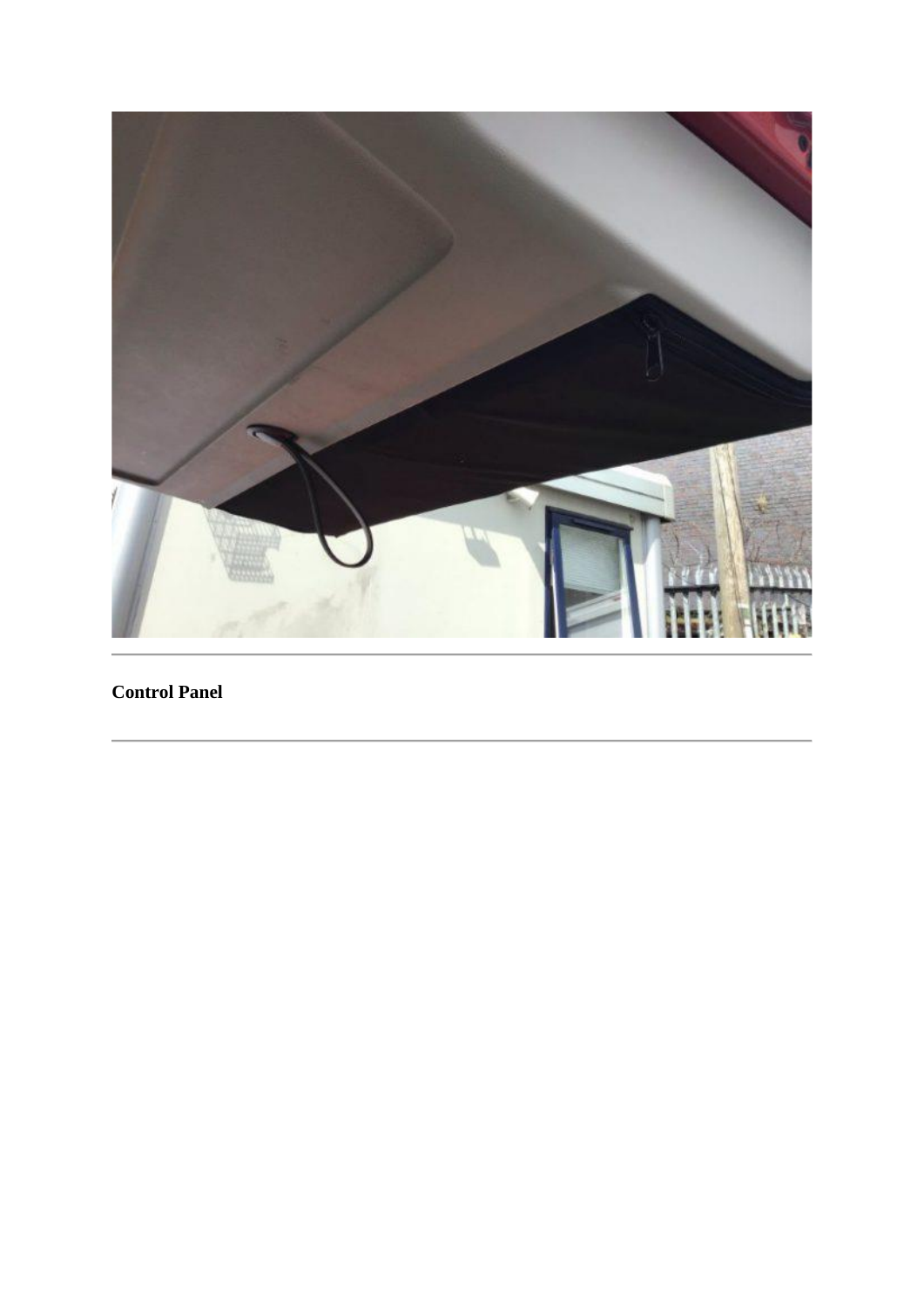

The control panel above is situated below the windscreen. It controls:-

- 1. the electric roof.
- 2. heating, heating timer.
- 3. the fridge.
- 4. shows water levels for fresh water and waste water.

## **Mains Hook up**

When on a camp site or at home you can connect your van to mains electricity. The hook up point is next to the water point on the left hand side of vehicle.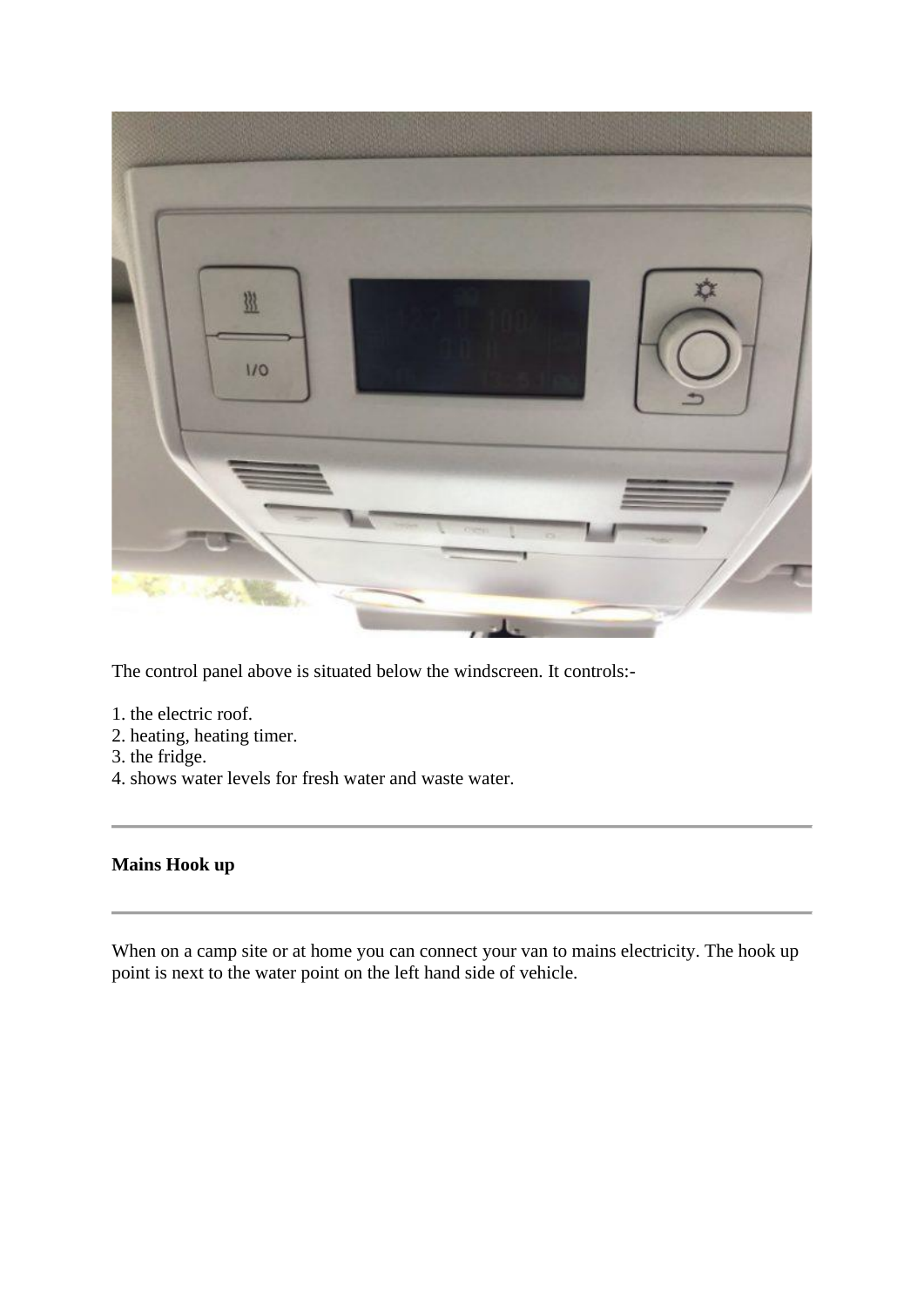

The flap for the electric hook up is on the left next to water point.

The mains electric hook up will recharge the leisure battery and allow you to use the mains power plug located behind the passenger seat. If you have a problem with the mains please check the fuse on the left. The circuit breaker should be in the UP position showing red, for live.